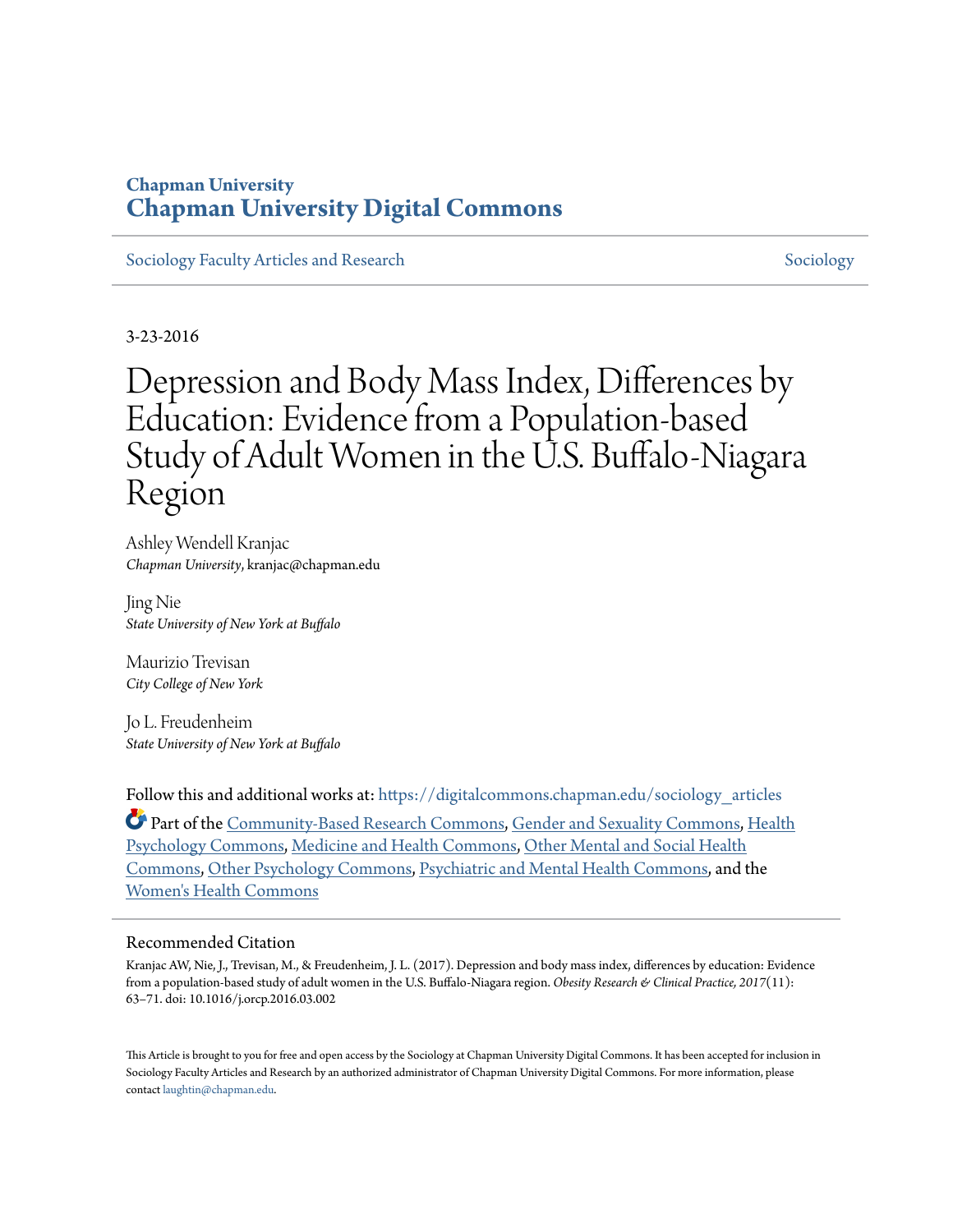## Depression and Body Mass Index, Differences by Education: Evidence from a Population-based Study of Adult Women in the U.S. Buffalo-Niagara Region

#### **Comments**

This is a pre-copy-editing, author-produced PDF of an article accepted for publication in *journal*, volume, in year following peer review. The definitive publisher-authenticated version is available online at [DOI: 10.1016/](https://doi.org/10.1016/j.orcp.2016.03.002) [j.orcp.2016.03.002](https://doi.org/10.1016/j.orcp.2016.03.002).

#### **Copyright** Elsevier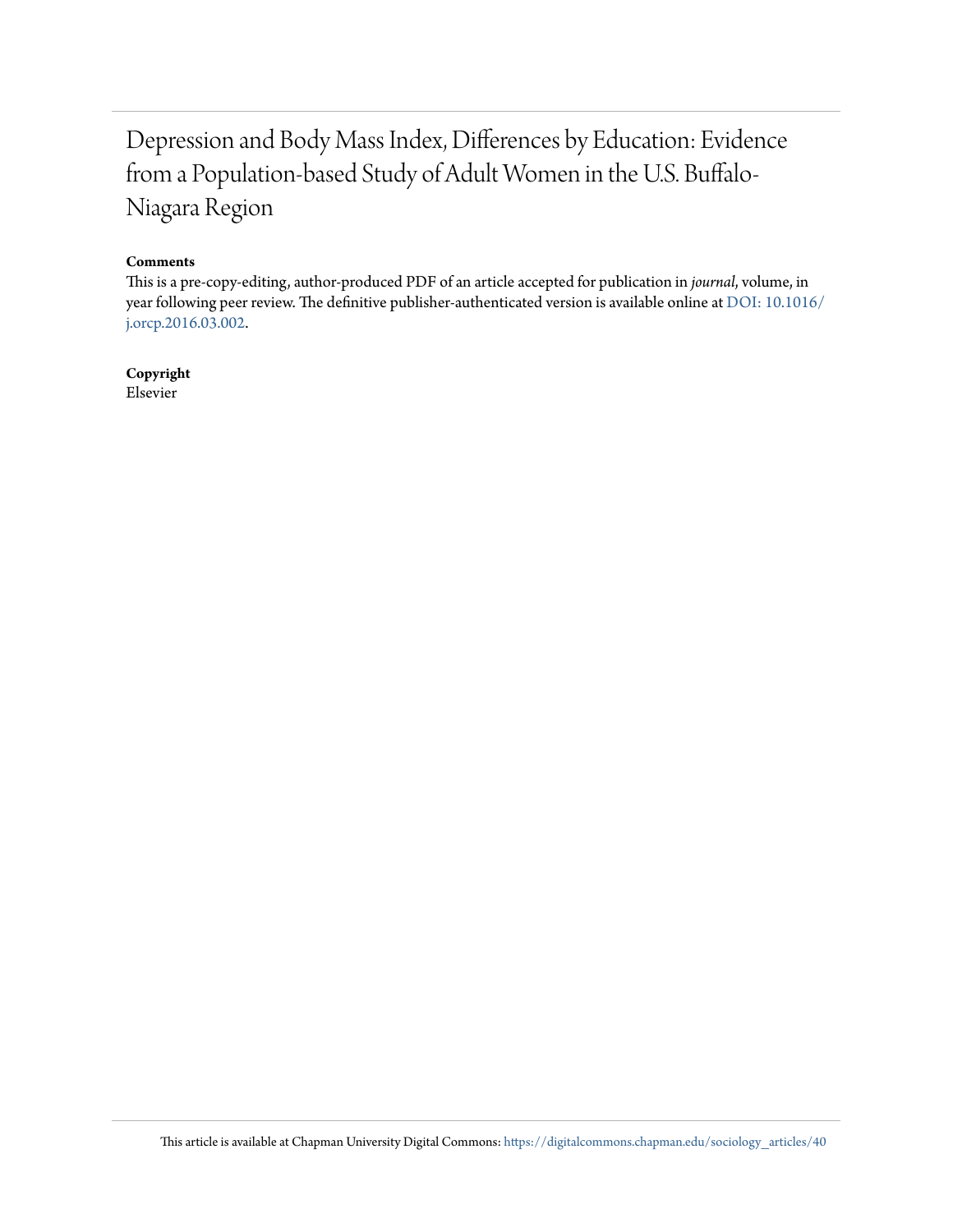

## **HHS Public Access**

Obes Res Clin Pract. Author manuscript; available in PMC 2018 January 01.

Published in final edited form as:

Author manuscript

Obes Res Clin Pract. 2017 ; 11(1): 63–71. doi:10.1016/j.orcp.2016.03.002.

### **Depression and Body Mass Index, Differences by Education: Evidence from a Population-based Study of Adult Women in the U.S. Buffalo-Niagara Region**

#### **Ashley Wendell Kranjac, Ph.D.**,

Rice University, Department of Sociology, Kinder Institute for Urban Research, 6500 Main Street #1020, Houston, TX 77005, awkranjac@rice.edu, 682-478-6466

#### **Jing Nie, PhD**,

University at Buffalo, State University of New York, Buffalo, United States, Department of Epidemiology and Environmental Health

**Maurizio Trevisan, MD, MS**, and City College of New York, United States, Sophie Davis School of Biomedical Education

#### **Jo L. Freudenheim, PhD**

University at Buffalo, State University of New York, Buffalo, United States, Department of Epidemiology and Environmental Health

#### **Abstract**

The relationship between obesity and depression is well described. However, the evidence linking depression and body mass index (BMI) across the broad range of body size is less consistent. We examined the association between depressive symptoms and BMI in a sample of adult women in the Buffalo-Niagara region between 1997 and 2001. Using logistic regression, we investigated whether increased weight status beyond normal-weight was associated with a higher prevalence of depressive symptoms, and if educational attainment modified the association between obesity and depression. There was a trend for increased weight status to be associated with higher depressive symptoms (obese II/III, OR 1.57, 95% CI 1.03–2.41), whereas higher education was associated with lower odds of depressive symptoms, in an adjusted model including BMI (more than 12 but less than 16 years, OR 0.70, 95% CI 0.49–0.98; 16 or more years of education, OR 0.61, 95% CI 0.40–0.93). The association of being obese I with depressive symptoms was different for more educated (OR 2.15, 95% CI 1.27–3.62) compared to less educated women (OR 0.90, 95% CI 0.50–1.62); the sample was larger for the more educated women and reached statistical

#### **Ethical approval**

#### **COMPETING INTERESTS**

The authors report no conflicts of interest.

Correspondence to: Ashley Wendell Kranjac.

**Publisher's Disclaimer:** This is a PDF file of an unedited manuscript that has been accepted for publication. As a service to our customers we are providing this early version of the manuscript. The manuscript will undergo copyediting, typesetting, and review of the resulting proof before it is published in its final citable form. Please note that during the production process errors may be discovered which could affect the content, and all legal disclaimers that apply to the journal pertain.

The University at Buffalo Health Sciences institutional review board approved the study, and all participants provided written informed consent.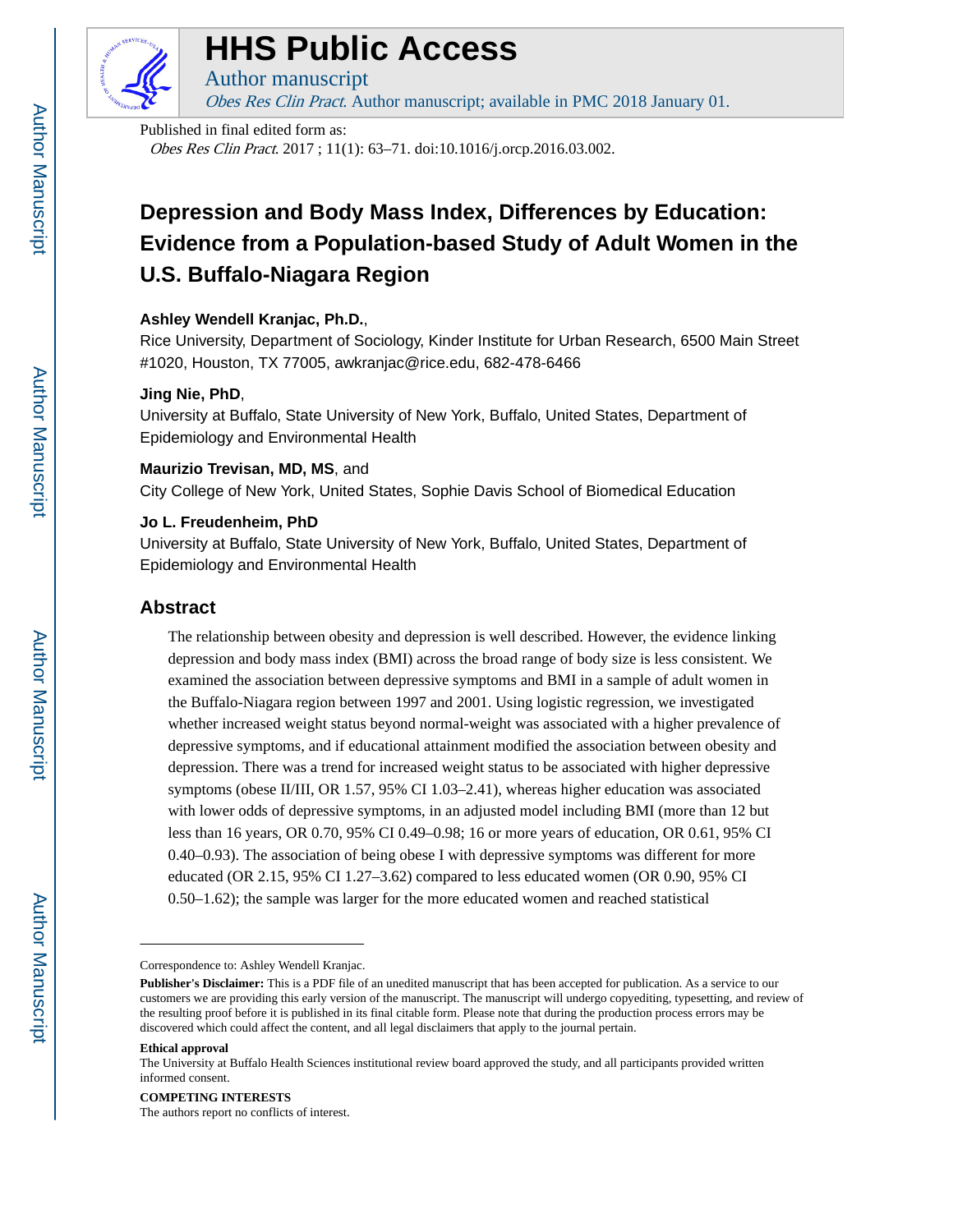significance. There were no differences in the association for obese II/III women in strata of education. There was evidence of risk-difference heterogeneity (0.88, 95% CI 0.84–0.93). In this population-based sample of women in western New York State, increased weight was negligibly associated with depressive symptoms. The association of being obese I with depressive symptoms was different for more compared to less educated women.

#### **Keywords**

Depression; Obesity; Women's Health; Education

#### **Introduction**

An association between mental health and obesity is well established [1,2,3,4], as is the positive association between obesity and depression [4]. There is evidence that obesity and depression are comorbid [1], however, much less is known about the biopsychosocial variables associated with this relationship [5]. Recently, it was found that somatic, but not cognitive-affective, symptoms of depression are positively associated with body mass index (BMI) [6]. Additionally, in a meta-analysis, there was evidence of a bidirectional association between depression and metabolic syndrome [7], a cluster of several risk factors including central obesity, as well as hyperglycemia, elevated blood pressure, hypertriglyceridemia, and decreased HDL cholesterol [8].

In contrast to the association with obesity, there is less consistency with regard to evidence linking BMI and depression more generally. In recent studies there was evidence of an association between BMI and increased risk of depression [9,10], whereas in others, the association was limited to those with severe obesity (measured as a BMI  $>35 - 39.9$  or >39.9) [11,12]. The implication of this and related research is that more studies are needed to isolate the mechanisms by which BMI and depression could be related.

One likely mechanism linking BMI and depression is educational attainment. There are numerous studies that have documented lower levels of depression among adults with higher education [13,14], yet, less is known about how education modifies the association between obesity and depression. A better understanding of the impact of education on increased weight status and depressive symptoms will provide much needed insight into the complex, comorbid relationship between obesity and depression. Therefore, in the present analysis, we examined the association between body weight and depressive symptoms in a sample of adult women in the Buffalo-Niagara region assessed between 1997 and 2001. We hypothesized, a priori, that increased weight status beyond normal weight would be associated with a higher prevalence of depressive symptoms, and that educational attainment would modify any observed positive association between increased weight and depressive symptoms.

The possibility that educational attainment can offset undesired effects of overweight and obesity has important implications for understanding the association between body weight and depression. For example, higher educational attainment has been shown to have a protective effect on depressive symptoms [15], and this may result in lowered obesity risk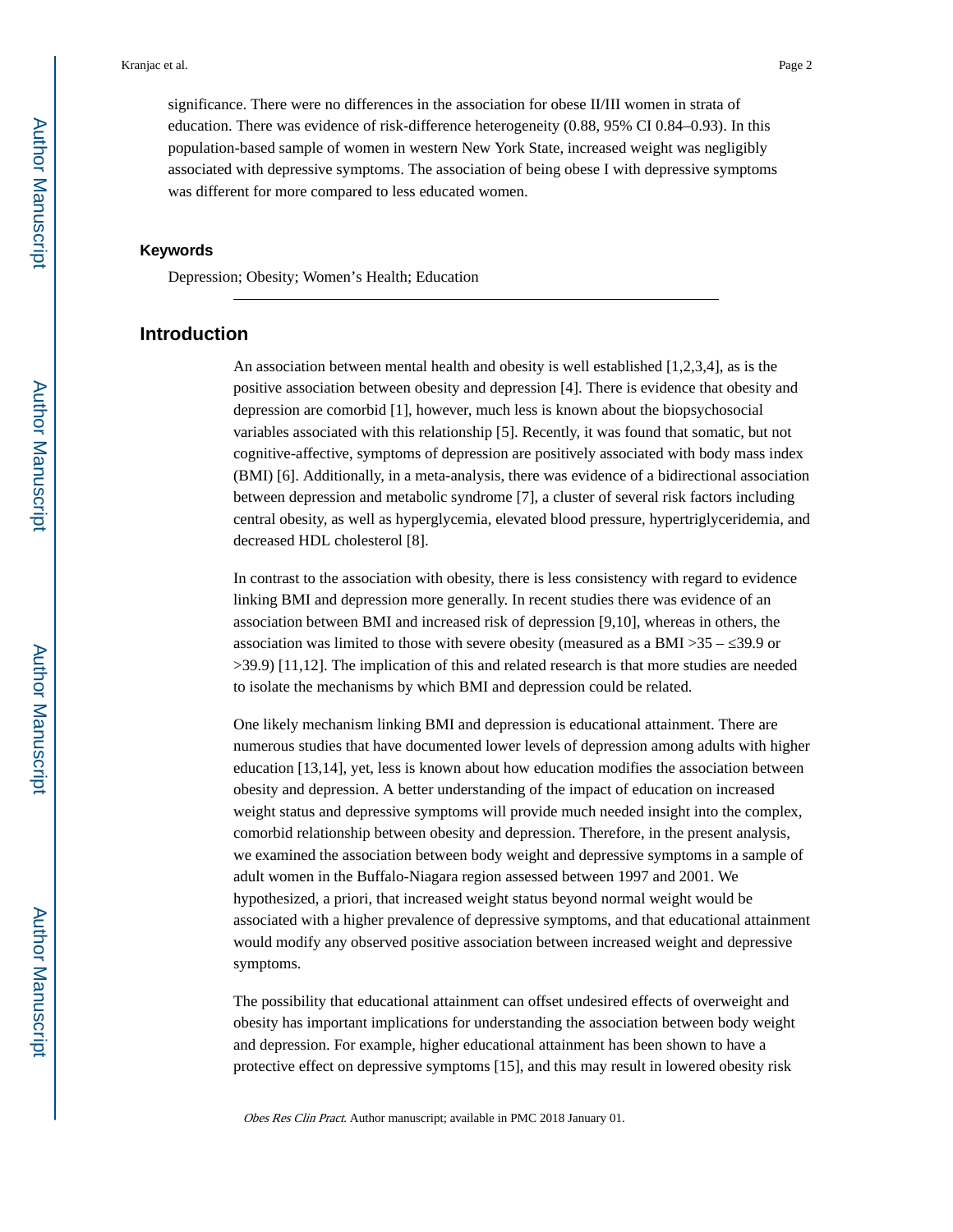due to the high correlation between obesity and depression [1]. Further, research indicates that those with lower levels of education are more likely to experience both obesity and depression [16]. Taken together, disparate levels of education may differentially influence the effect of increased body weight on depression.

#### **Methods**

#### **Study Population**

Healthy women, aged 35 to 80 were randomly selected from the general population in Erie and Niagara counties in western New York State between 1997 and 2001 as controls for a case-control study of breast cancer. Study population controls aged 35–64 years were randomly selected from the New York State Department of Motor Vehicles records.<sup>1</sup> Controls aged 65–80 were randomly selected from the Health Care Finance Association data. We assigned a computer-generated random number to each person on the complete lists of all potential participants supplied by the New York State Department of Motor Vehicles and the Health Care Finance Association. The potential participants were then sorted by their randomly assigned ascending numbers and contacted in sequential order. Introductory letters were mailed to potential interviewees prior to interviewers' telephone calls, and up to 12 callbacks were completed.

We interviewed 41.5 percent of the controls that were contacted. Trained interviewers conducted standardized, in-person interviews. The detailed interview included questions dealing with demographic traits, reproductive and menstrual history, occupational history, disease history, smoking, environmental tobacco smoke exposure, medications, diet, and several aspects of alcohol consumption throughout the lifetime. Of the original sample  $(n=2,115)$ , we excluded those who had missing or questionable data (e.g., if the response given was implausible and did not fall within the appropriate scale range or data entry error) on BMI (n=72) or CES-D depression scores (n=115), resulting in a sample of 1,928 women for analysis. The University at Buffalo Health Sciences institutional review board approved the study, and all participants provided written informed consent.

#### **CES-D Questionnaire**

All participants completed the Center for Epidemiologic Studies Depression Scale questionnaire CES-D [15], a tool designed to measure depression status among the general population. The items in this scale primarily measure affective and somatic aspects of depression during the previous week through a self-reported measure. Each question is scored from 0 to 3, based on participant responses, resulting in a possible score of 0 to 60, with higher scores indicating more depressive symptoms. The subject is considered depressed if his or her score is 16 or higher. The CES-D has been evaluated extensively for both validity and reliability [17,18,19,20].

<sup>1</sup>Approximately 95 percent of the western New York residents in this age range hold a driver's license.

Obes Res Clin Pract. Author manuscript; available in PMC 2018 January 01.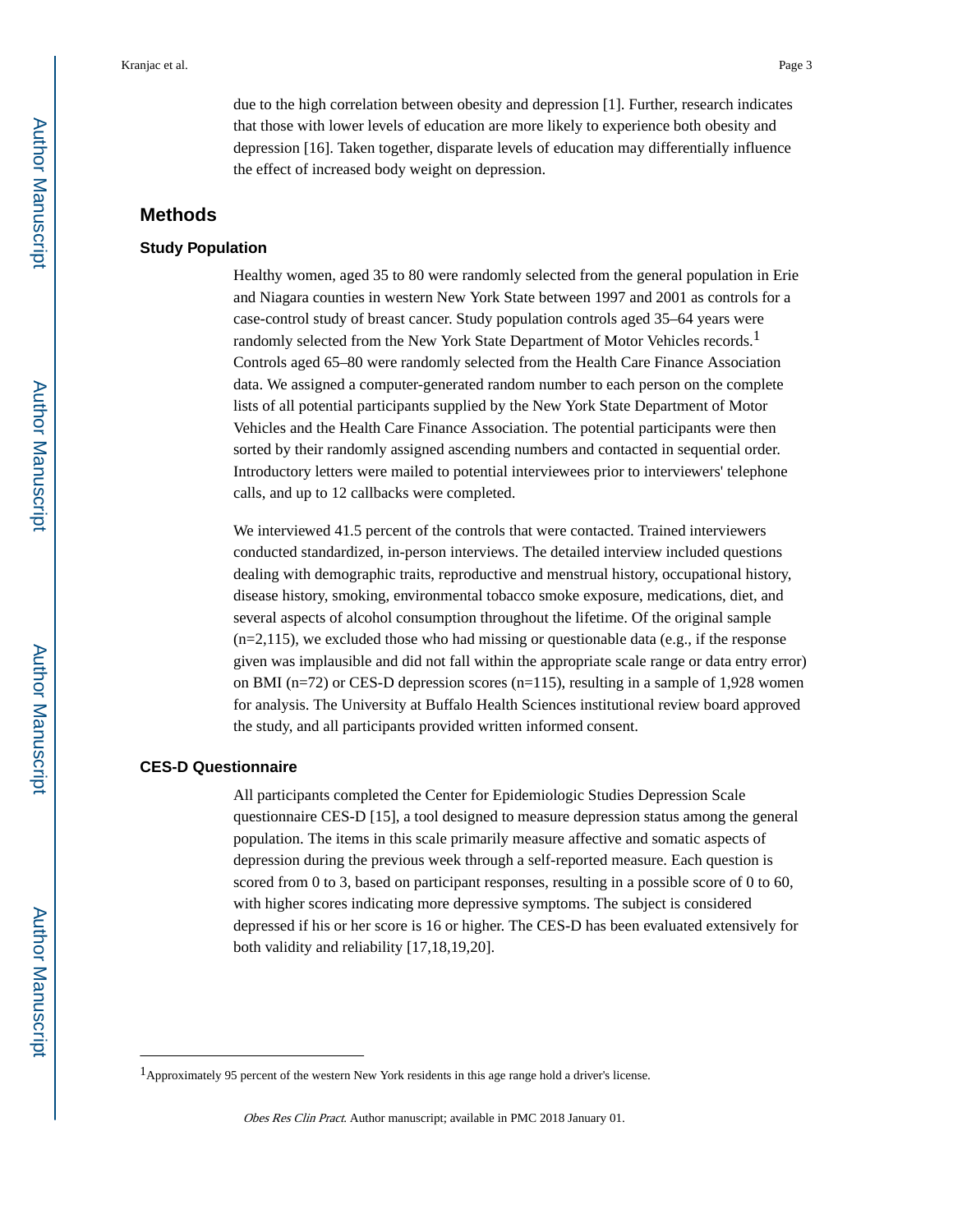#### **Body Mass Index**

Physical measurements were made by trained interviewers using a standardized protocol which included height and weight. BMI was calculated as weight  $(kg)/\hbar$ eight  $(m)^2$ . BMI categories were created using the 2000 Center for Disease Control Growth Charts: United States [21,22]. Standard weight status categories associated with BMI were used: underweight (<18.5), normal-weight (18.5 – 24.9), overweight (>25 – 29.9), obese I (>30 – 34.9), obese II (>35 – 39.9), or obese III (>39.9) [21,22]. The classifications of Obese I (low-risk), Obese II (moderate-risk), or Obese III (high-risk) is related to the likelihood of developing obesity–related health problems [21,22]. Following classification of participants into these six weight categories, we excluded women in the underweight category  $(n = 18)$ and combined obese II and obese III categories, due to the association between being underweight and depressive symptoms [9] and the small number of cases in the obese III category ( $n = 92$ ).

#### **Measurement of Other Relevant Covariates**

In self-administered and interviewer-administered questionnaires, data were collected regarding demographic, socioeconomic, and lifestyle characteristics. We examined age as a continuous measure, race as a dichotomous measure, white and other race, with white as the reference, education was a self-reported categorical measure, and classified as less than twelve years, equal to twelve years, greater than twelve years but less than sixteen years, greater than or equal to sixteen years, with twelve years as the reference, income was a categorical measure, categorized as less than \$20,000, greater than or equal to \$20 and less than \$40,000, greater than or equal to \$40,000 and less than \$60,000, and greater than or equal to \$60,000, with less than \$20,000 as the reference, marital status was a dichotomous measure, married or not married at time of assessment, with not married as the reference, smoking status was a categorical measure, current smoker, former smoker, or non-smoker, with non-smoker as the reference, caloric intake was a categorical measure, representing whether the participant consumed less than, equal to, or more than the recommended 2,000 calories per day, with less than 2,000 calorie per day as the reference,  $\frac{2}{3}$  sleep was a categorical measure, representing whether the participant averages less than eight hours of sleep per night or the recommended eight or more hours [23], with less than eight as the reference, and physical activity was a categorical measure calculated from self-reported lifetime physical activity, categorized as less than three hours per week, three to six hours per week, or greater than six hours per week, with less than three hours as the reference. We included these potential cofounders given the widely recognized and established involvement of these factors in both obesity and depressive symptoms [23, 24].

#### **Statistical Analyses**

All analyses were completed using Stata 13.0. We compared characteristics of depressed and non-depressed women using Student's t test and  $\chi^2$  tests to examine the differences between measurements of non-depressed and depressed women for continuous and categorical variables, respectively. Spearman correlation coefficients were estimated to examine linear

<sup>&</sup>lt;sup>2</sup>Caloric intake criteria were based on the average age in the sample of 57 [22].

Obes Res Clin Pract. Author manuscript; available in PMC 2018 January 01.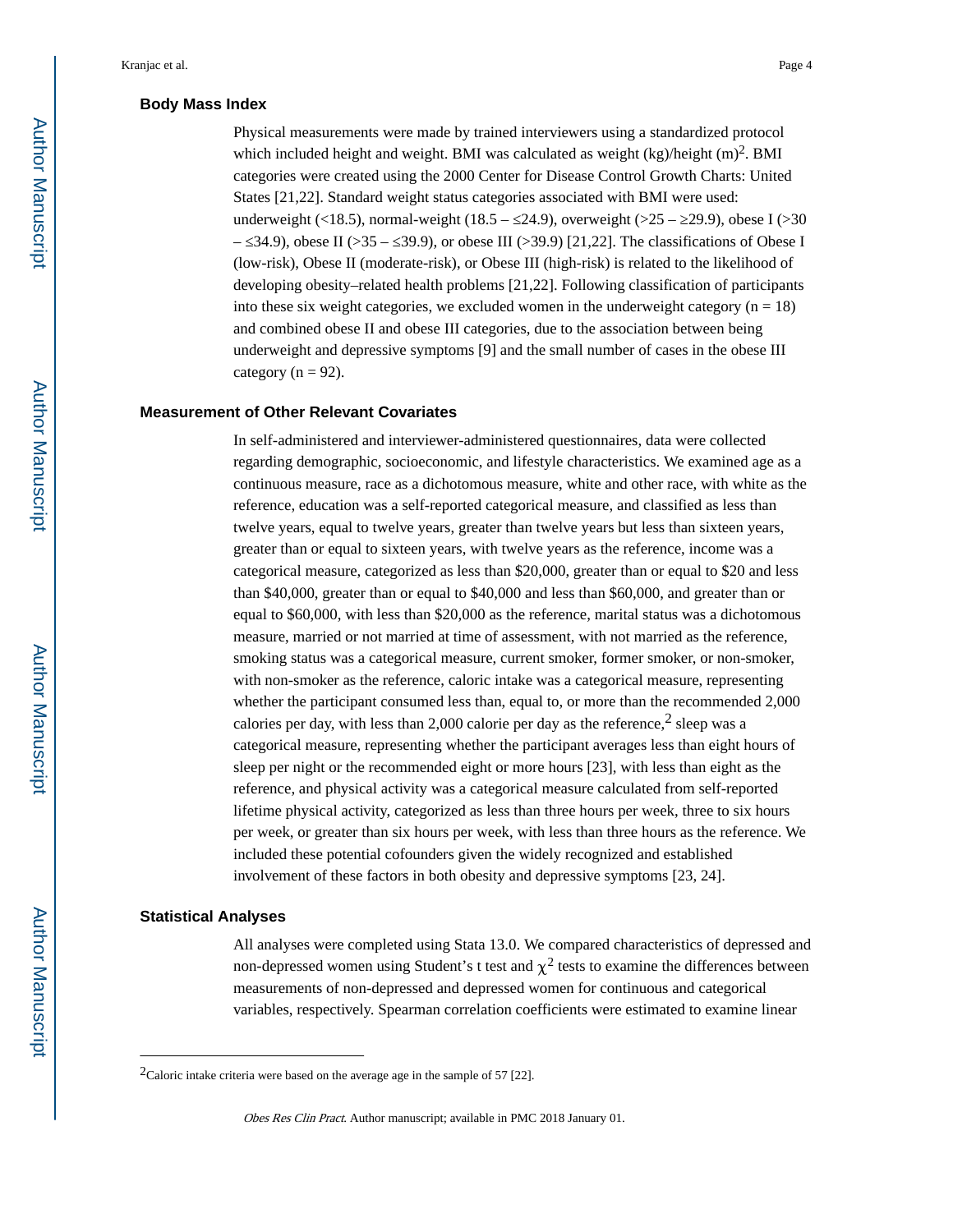association between continuous measures of CES-D, BMI, and education. We examined the association of BMI and depression (CES-D scores  $<16$ , non-depressed and  $\bar{16}$ , depressed) using logistic regression models. We further examined the association in strata of education. We also examined the interaction of BMI and education with depressive symptoms by adding a multiplicative term to the full model. We assessed significance where any  *value* below 0.05 was considered statistically significant.

#### **Results**

Descriptive characteristics of the study population are shown in Table 1, including frequencies and percentages of non-depressed and depressed participants. BMI was significantly different for those who reported being depressed compared to those who were not depressed. Depressed women were more likely to be obese  $(p<0.01)$ . Depressed women were more often older, not married, less educated, lower income, a former- or currentsmoker, less physically active, consumed more calories, and averaged less than 8 hours of sleep.

Spearman correlations of depression with BMI and years of education were calculated. The resulting rank-order correlation for BMI suggested a negligible association between increased weight and depression scores ( $r=0.12$ ,  $p<0.001$ ). There was a weak inverse relationship between depression and education ( $r = -0.21$ ,  $p < 0.001$ ). Education and BMI were also weakly inversely correlated ( $r = -0.17$ ,  $p < 0.001$ ).

As shown in Table 2, the estimated odds of depressive symptoms are significantly higher for women classified as obese I (OR=1.57, 95% CI 1.11–2.22) and obese II/ III (OR=1.88, 95% CI 1.29–2.76): Model 1). Severe obesity was also significantly associated with depressive symptoms, adjusting for other potential cofounders (Model 2). Obese I women's odds of depressive symptoms was 43% higher than normal-weight women (OR=1.43, 95% CI 0.97– 2.11), and obese II/ III women's was approximately 57% higher (OR =  $1.57$ , 95% CI 1.03– 2.41) compared to women classified as normal-weight, after controlling for cofounders.

The association of BMI and depressive symptoms by educational attainment is shown in Table 2 (Model 3). Among women with > 12 years education, women classified as obese I had significantly higher odds of depressive symptoms, double that of normal-weight women with equal education (adjusted OR=  $2.15$ , 95% CI 1.27–3.62). Among those women with 12 years of education, the point estimate was quite different (OR 0.90, 95% CI 0.50–1.62) but the sample was smaller and the confidence interval included the null. For the obese II/ III group, there were no differences in the association in the strata of education (Model 4).

To verify that the observed association between higher educated, obese I women and higher depressive symptoms is not due to the distribution of BMI in the education group, we ran the analysis by degree attainment (i.e.,  $< 12$  years,  $> 12$  years, and  $> 16$  years of education). We confirmed that the association between weight status and depressive symptoms remained significant among women classified as obese I who obtained a Bachelor's degree (results available upon request). We found that Obese I women who graduated from college had significantly higher odds of depressive symptoms, again nearly double that of normal-weight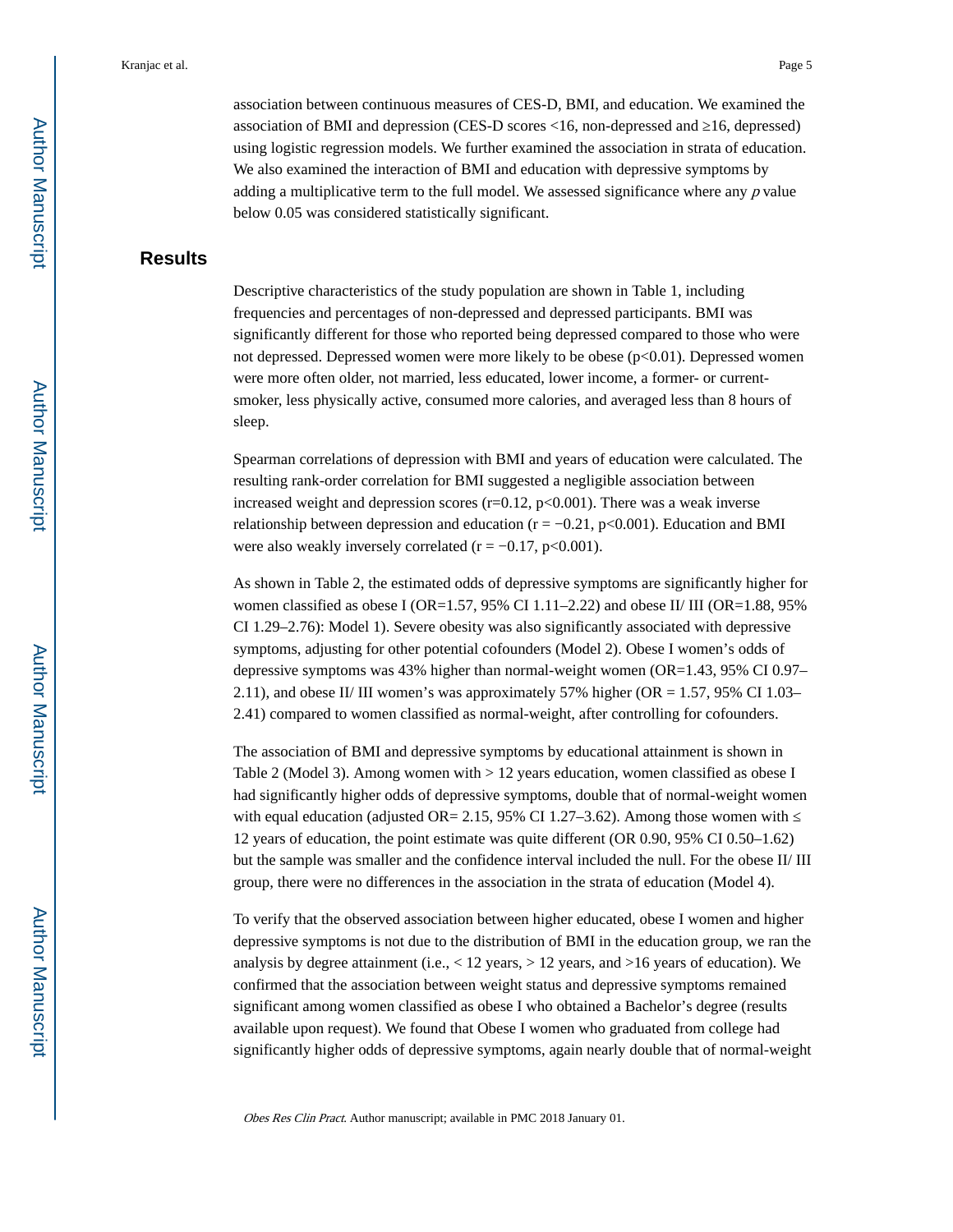women with equivalent educational attainment (adjusted OR=2.82, 95% CI 0.99–8.08). In our final model, we examined the interaction of BMI and education with depressive symptoms by adding a multiplicative term to the full model. We found a statistically insignificant interaction on the odds ratio scale (1.03, 95%CI 0.99–1.08). We then tested the joint effect for education and BMI with depressive symptoms on the additive scale and found evidence of risk-difference heterogeneity (0.88, 95% CI 0.84–0.93).

#### **Discussion**

We examined the association of BMI with depressive symptoms, and whether educational attainment modifies that association in a population-based cross-sectional study of healthy adult women in Western New York. Our resulting rank-order correlation between increased weight and depression scores suggested a statistically significant, yet negligible positive association in our sample. Although BMI and depression were negligibly correlated as compared to prior reports [4] one likely reason for this discrepancy in findings is that the CES-D measures affective and somatic aspects of depression, and prior research has shown that it is the somatic, but not cognitive-affective, symptoms of depression that are positively associated with BMI [6], therefore potentially diluting the effect.

Findings support our a priori hypothesis that increased weight status is associated with higher depressive symptoms, as previously shown [9,10]. We further observed an inverse relationship between depression and education. This finding is in line with the existing literature that shows depression levels among women fall more sharply as education increases [24,25]. Here we show that the association of obese I category with depressive symptoms was different in groups of women defined by their education. Our results indicate that among obese I women of higher educational attainment, there is an increased risk of depressive symptoms compared to normal weight women with equal education. Consequently, education modifies the association between weight status and depressive symptoms for women classified as obese I, but not in the expected direction.

Previous studies show that obese women of *lower* education are more likely to exhibit depressive symptoms relative to normal weight women with comparable levels of education [26]. In our sample, obesity is a significant risk factor for depression among women classified as obese I with higher educational attainment. This contradictory finding may reflect growing evidence from varied methodological approaches that show individuals with higher educational attainment have an increased risk of comorbid depressive symptoms and obesity, compared to those with less education [27,28,29,30, 31]. On the other hand, there is evidence that because people with lower education have fewer economic and social resources to successfully cope with mental health issues, they are therefore more likely to suffer from depression and obesity [33]. For example, a study of randomly selected U.S. adults suggested that lower education may increase the risk of comorbid obesity and depression [34]. The reason for this difference is not known. More research is needed to test this finding further. Our findings contribute to this debate by showing that obese I women of higher educational attainment have increased risk of depressive symptoms relative to normal weight women of equal education.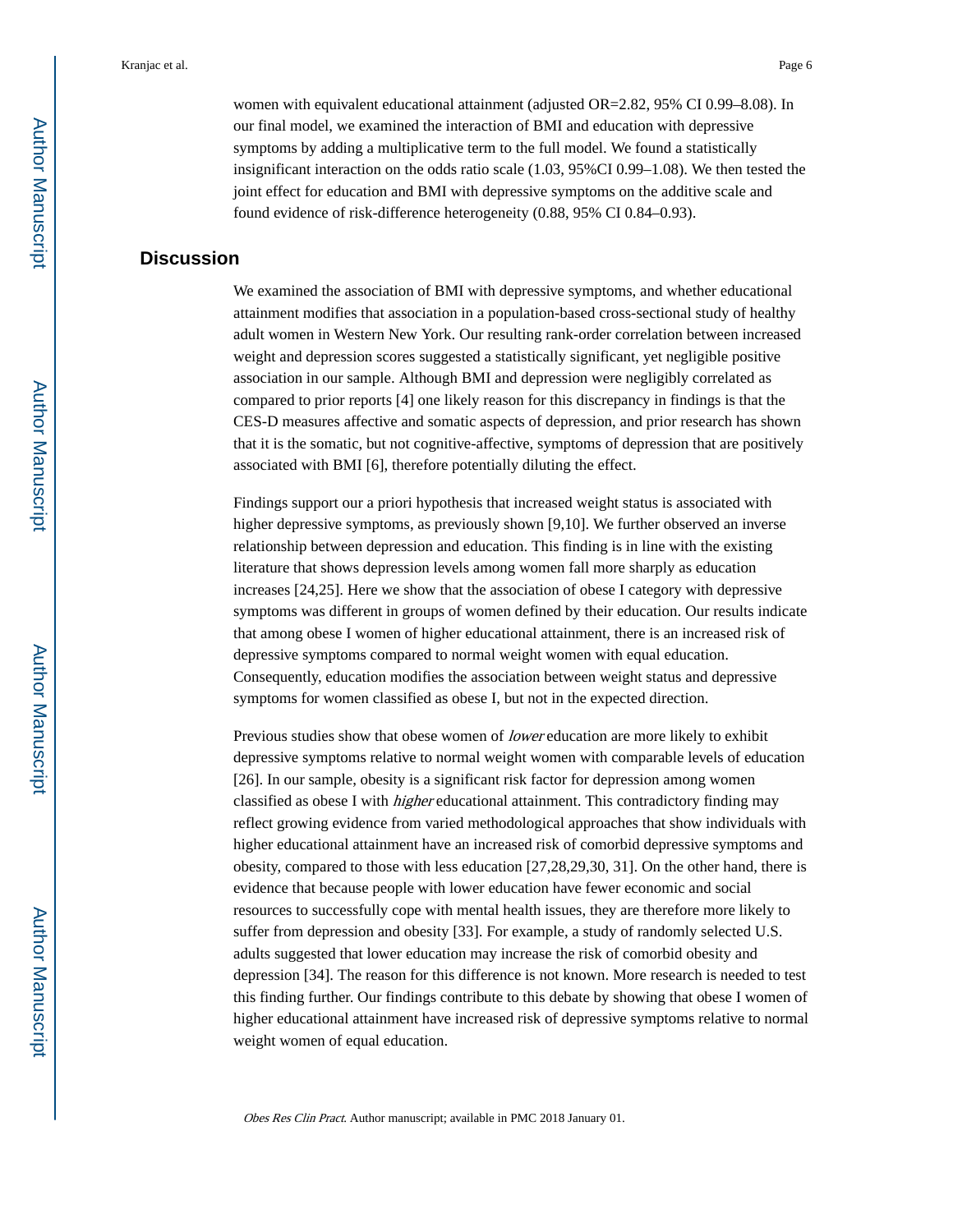Kranjac et al. Page 7

Recent research indicates that women have significantly more chronic difficulties and face more cumulative disadvantage compared to men [35]. Our study provides evidence that in the examination of ongoing strain and cumulative stressors leading to depressive symptoms in women's lives, considering weight status and other factors concurrently may be informative. This connection is particularly relevant for practitioners when developing treatments for depression and treatments for obesity, as greater educational attainment should be considered independent of the association between obesity and depression. A major strength of our study lies in our study population, a large population-based sample of healthy adult women that included a detailed description of lifestyle history characteristics. Standardized anthropometric measures, and the use of the validated CES-D questionnaire to assess depressive symptoms, add credence to the present analysis. We also had the ability to adjust for a number of factors that are known to influence weight status.

In assessing these findings, there are several study limitations that need to be considered. The cross-sectional design is a limitation to our analysis, as this is a design that allows for determination of associations but does not allow for determination of temporality and causality. We do not know whether obesity precedes the depression or was a result of the depression. In fact, there is reason to believe that the relationship is bi-directional, and that both factors affect each other [5,23]. Additionally, given the likelihood that depressive symptoms and weight status fluctuate, a single measure may not be indicative of the average state of the study participants. As such, longitudinal analyses testing would prove useful.

Another limitation in the generalizability of the findings is the small number of racial and ethnic minority group members in the study sample, particularly because there is evidence that racial-ethnic disparities exist in health behaviors [36]. Additionally, we analyzed overweight and obesity as a discrete consequence of depression although it is likely that higher weight status can lead to depression or anxiety disorder or social phobia. Thus, such disparate outcomes may prove more useful if compiled into a single summary measure of poor health rather than focusing on one outcome, such as depressive symptoms. Further, while the study participants were selected as representative of healthy individuals in the population, BMI may be a function of underlying disease that was not measured. We were limited in our ability to examine effect modification by education by the available study sample. While the categories of education that we examined are those most frequently used in the literature, an analysis looking at smaller gradations of education may provide additional insight.

Despite these limitations, to our knowledge, no study has used a large, population-based sample to study the association between depression, weight status, and education level. By studying this association in healthy women without other chronic diseases or disorders, we are better able to understand the associations between depression, increased weight status, and the impact of educational attainment.

#### **Acknowledgments**

**FUNDING**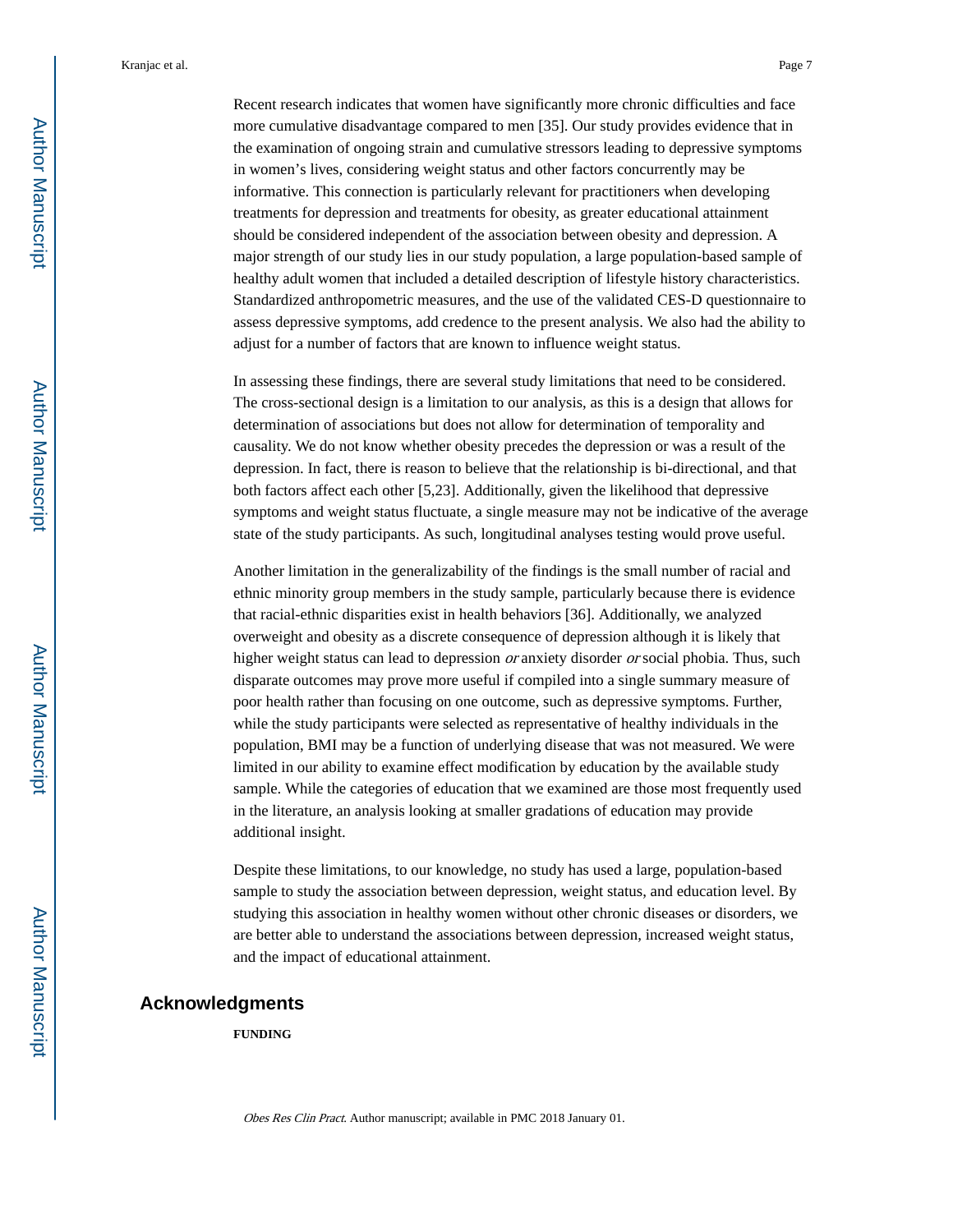This work was supported in part by the National Institute on Alcohol Abuse and Alcoholism (P50-AA09802), the Department of Defense (DAMD 179616202 and DAMD 17030446), and the National Cancer Institute (R01CA 092040).

#### **References**

- 1. Scott KM, Bruffaerts R, Simon GE, Alonso J, Angermeyer M, Girolamo GD, Demyttenaere K, Gasquet I, Haro JM, Karam E, Kessler RC, Levinson D, Medina Mora ME, Oakley Browne MA, Ormel J, Villa JP, Uda H, Kroff M Von. Obesity and mental disorders in the general population: results from the mental world health surveys. International Journal of Obesity. 2008; 32:192–200. [PubMed: 17712309]
- 2. McElroy SL, Kotwal R, Malhorta S, Nelson EB. Are mood disorders and obesity related? A review for the mental health professional. Journal of Clinical Psychiatry. 2004; 65(5):634–651. [PubMed: 15163249]
- 3. Klinitzke G, Steinig J, Bluher M, Kersting A, Wagner B. Obesity and suicide risk in adults—a systematic review. Journal of Affective Disorders. 2013; 145:277–284. [PubMed: 22871535]
- 4. De Wit L, Luppino F, Van Straten A, Penninx B, Zitman F, Cuijpers P. Obesity and depression: a meta-analysis of community based studies. Psychiatry Res. 2010; 178:230–235. [PubMed: 20462641]
- 5. Preiss K, Brennan L, Clarke D. A systematic review of variables associated with the relationship between obesity and depression. Obesity Rev. 2013; 14:906–918.
- 6. Wiltnik J, Michal M, Wild PS, Zwiener I, Blettner M, Munzel T, Schulz A, Kirschner Y, Beutel ME. Associations between depression and different measures of obesity (BMI, WC, WHtR, WHR). BMC Psychiatry. 2013; 13:223. [PubMed: 24028572]
- 7. Pan A, Keum N, Okereke OI, Sun Q, Kivimaki M, Rubin RR, Hu FB. Bidirectional association between depression and metabolic syndrome: A systematic review and meta-analysis of epidemiological studies. Diabetes Care. 2012; 35:1171–1180. [PubMed: 22517938]
- 8. Grundy SM, Cleeman JI, Daniels SR. American Heart Association; National Heart, Lung, and Blood Institute. Diagnosis and management of the metabolic syndrome: and American Heart Association/National Heart, Lung, and Blood Institute Scientific Statement. Circulation. 2005; 112:2735–2752. [PubMed: 16157765]
- 9. Johnston E, Johnson S, Johnston M. The relation of body mass index to depressive symptoms. Canadian Journal of Public Health. 2004; 95(3):179–183. [PubMed: 15191118]
- 10. Istvan J, Zavela K, Weidner G. Body weight and psychological distress in NHANES I. International Journal of Obesity and Related Metabolic Disorders. 1992; 16(12):999–1003. [PubMed: 1335980]
- 11. Lyketsos CG, Eaton WW, Onyike CU, Crum RA, Lee HB. Is obesity associated with major depression? Results from the third national health and nutrition examination survey. American Journal of Epidemiology. 2003; 158(12):1139–1147. [PubMed: 14652298]
- 12. Faith, Myles S., Matz, Patty E., Jorge, Marie A. Obesity—Depression associations in the population. Journal of Psychosomatic Research. 2002; 53(4):935–942. [PubMed: 12377306]
- 13. Adler, Nancy E., Thomas, Boyce, Margaret, A. Chesney, Sheldon, Cohen, Susan, Folkman, Kahn, Robert L., Leonard, Syme S. Socioeconomic Status and Health: The Challenge of the Gradient. American Psychologist. 1994; 49:15–24. [PubMed: 8122813]
- 14. Kessler, Ronald C., McGonagle, Katherine A., Zhao, Shanyang, Nelson, Christopher B., Hughes, Michael, Eshleman, Suzann, Wittchen, Han-Ulrich, Kendler, Kenneth S. Life-time and 12-Month Prevalence of DSM-JJJ-R Psychiatric Disorders in the United States. Archives of General Psychiatry. 1994; 51:8–19. [PubMed: 8279933]
- 15. Radloff AS. The CES-D Scale: A self-reported depression scale for research in the general population. Applied Psychological Measurement. 1977; 1(3):385–401.
- 16. Dutton, GR., Needham, BL. The Oxford Handbook of Depression and Comorbidity. Richards, S., OHara, MW., editors. New York: Oxford University Press; 2014.
- 17. Devins, GM., Orme, CM. Center for Epidemiological Studies Depression Scale. In: Keyser, DJ., Sweetland, RC., editors. Test critiques. Vol. 2. Kansas City, MO: Test Corporation of America; 1985. p. 144-160.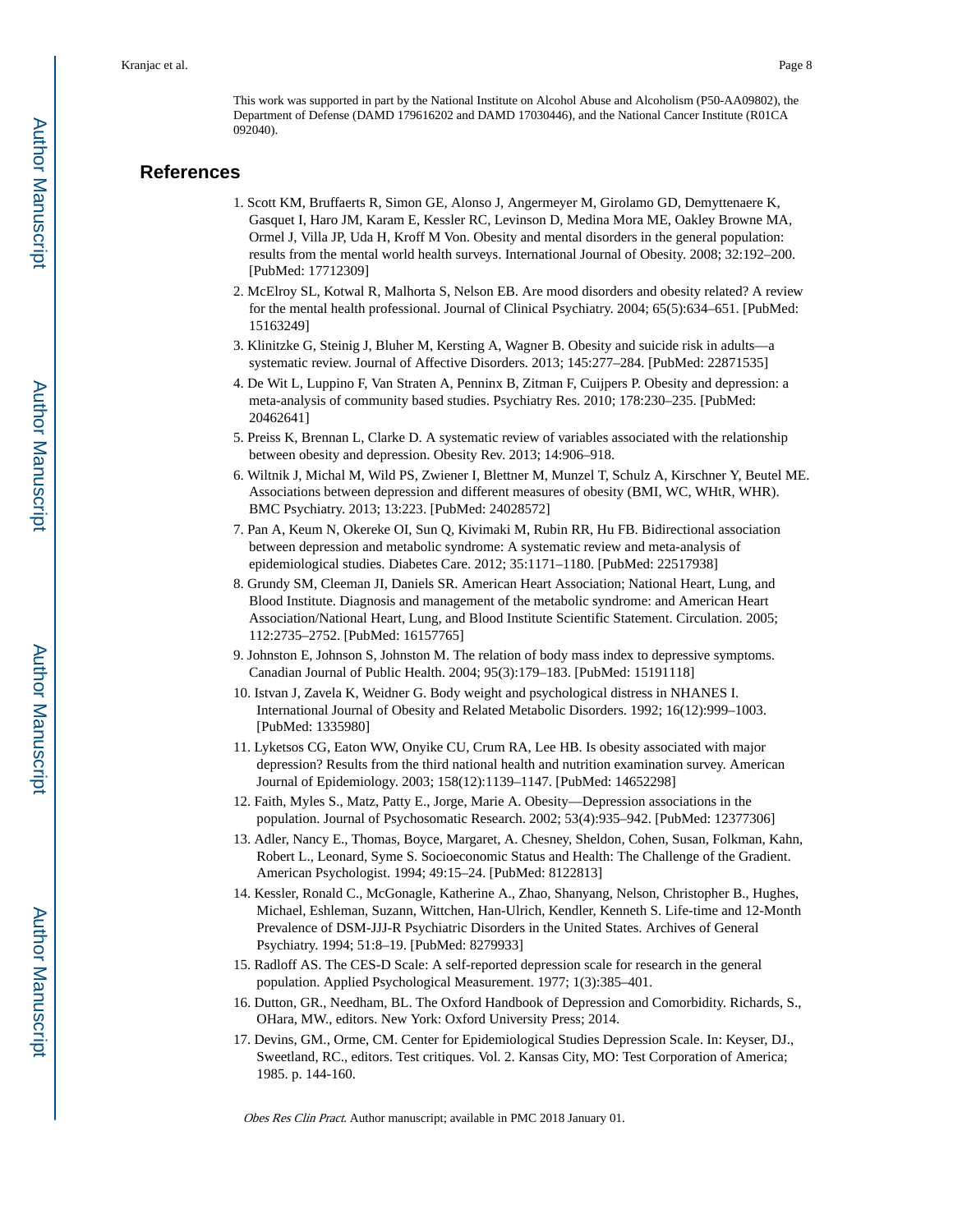Kranjac et al. Page 9

- 18. Devins GM, Orme CM, Costello CG, Binik YM, Frizzell B, Stam HJ, et al. Measuring depressive symptoms in illness populations: Psychometric properties of the Center for Epidemiological Studies Depression (CES-D) Scale. Psychology and Health. 1988; 2:139–156.
- 19. Shafer, Alan B. Meta-analysis of the factor structures of fours depression questionnaires: Beck, CES-D, Hamilton, and Zung. Journal of Clinical Psychology. 2005; 62(1):123–146. [PubMed: 16287149]
- 20. Van Dam NT, Earleywine M. Validation of the Center for Epidemiologic Studies Depression Scale Revised (CESD-R): pragmatic depression assessment in the general population. Psychiatry Research. 2011; 32:186, 128.
- 21. World Health Organization. [Accessed April 28, 2014] 2012. [www.who.org/factsheets/overweight/](http://www.who.org/factsheets/overweight/obesity) [obesity](http://www.who.org/factsheets/overweight/obesity)
- 22]. Kuczmarski RJ, Ogden CL, Guo SS, Grummer Strawn L, Felgal M, Mei S, et al. 2000 CDC growth charts for the United States: Methods and development. National Center for Health Statistics. Vital Health Statistics. 2002; 11:246.
- 23. Renn BN, Feliciano L, Segal DL. The bidirectional relationship of depression and diabetes: A systematic review. Clinical Psychology Review. 2011; 31:1239–1246. [PubMed: 21963669]
- 24. Faith MS, Matz PE, Jorge MA. Obesity—depression associations in the population. Journal of Psychosomatic Research. 2002; 53:935–942. [PubMed: 12377306]
- 25. Ross CE, Mirowsky J. Sex differences in the effect of education on depression: resource multiplication or resource substitution? Social science & medicine. 2006; 63(5):1400–1413. [PubMed: 16644077]
- 26. Bauldry S. Variation in the protective effect of higher education against depression. Society and Mental Health. 2015; 5(2):145–161. [PubMed: 27840772]
- 27. Gavin AR, Simon GE, Ludman EJ. The association between obesity, depression, and educational attainment in women: The mediating role of body image dissatisfaction. Journal of Psychosomatic Research. 2010; 69(6):573–581. [PubMed: 21109045]
- 28. Onyike CU, Crum RM, Lee HB, Lyketsos CG, Eaton WW. Is Obesity Associated with Major Depression? Results from the Third National Health and Nutrition Examination Survey. American Journal of Epidemiology. 2003; 158(12):1139–1147. [PubMed: 14652298]
- 29. Ma J, Xiao L. Obesity and depression in US women: results from the 2005–2006 National Health and Nutritional Examination Survey. Obesity (Silver Spring). 2010; 18:347–353. [PubMed: 19590500]
- 30. Umberson D, Montez Jennifer Kras. Social relationships and health: A flashpoint for health policy. Journal of Health and Social Behavior. 2010:S54–S66. [PubMed: 20943583]
- 31. Turner, R Jay, Wheaton, Blair, Lloyd, Donald A. The Epidemiology of Social Stress. American Sociological Review. 1995; 60:104–125.
- 32. Scott KA, McGee MA, Wells JE, Browne MAO. Obesity and mental disorders in the adult general population. J Psychosom Res. 2008; 64:97–105. [PubMed: 18158005]
- 33. Jorm AF, Korten AE, Christensen H, Jacomb PA, Rodgers B, Parslow RA. Association of obesity with anxiety, depression and emotional well-being: a community survey. Aust N Z J Public Health. 2003; 27:434–440. [PubMed: 14705308]
- 34. Ross CE. Overweight and depression. J Health Soc Behav. 1994; 35:63–79. [PubMed: 8014430]
- 35. Thoits, Peggy A. Stress and health: Major findings and policy implications. Journal of Health and Social Behavior. 2010:S41–S53. [PubMed: 20943582]
- 36. Schnittker, Jason, McLeod, Jane D. The Social Psychology of Health Disparities. Annual Review of Sociology. 2005; 31:75–103.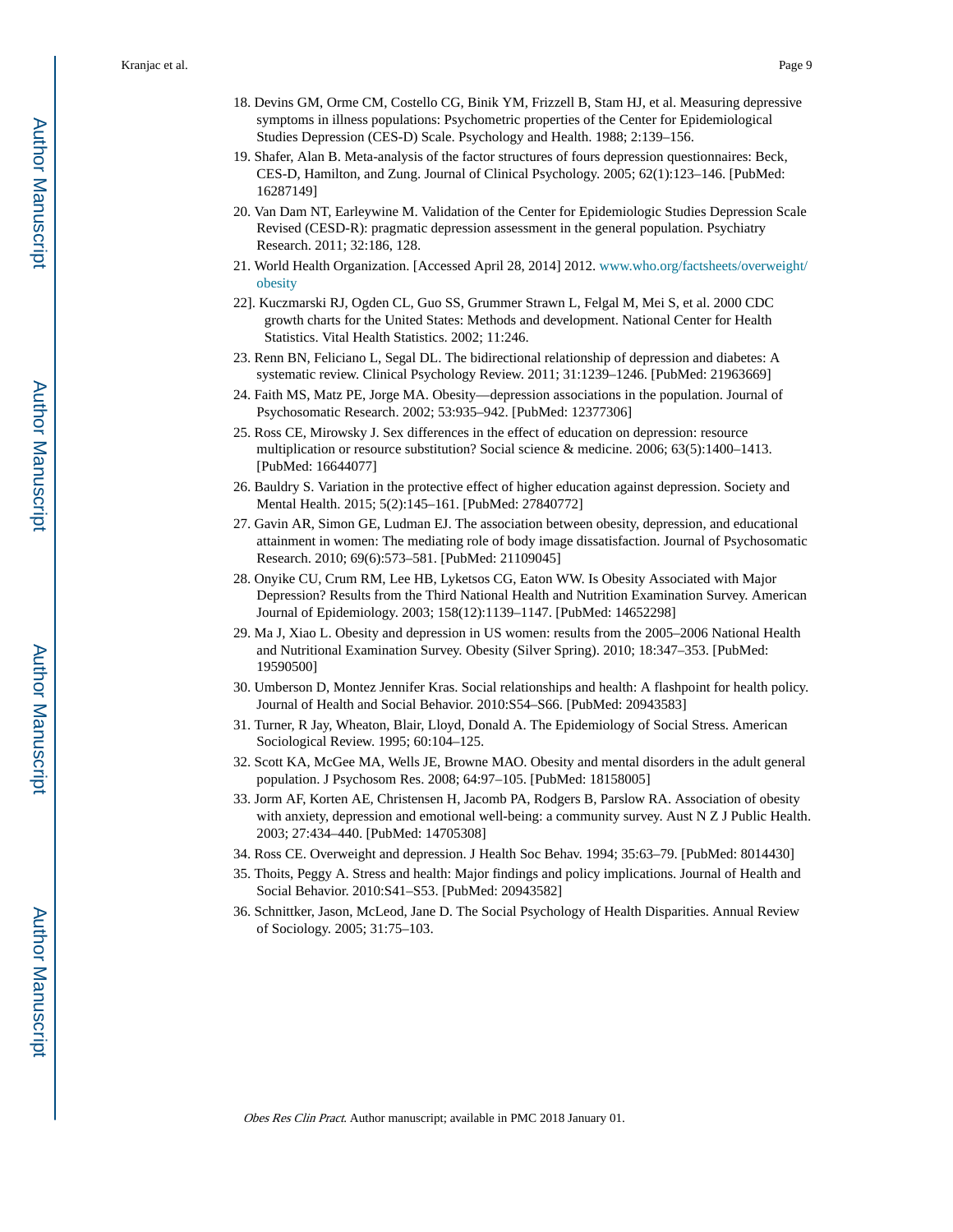Author Manuscript

**Author Manuscript** 

Descriptive characteristics of Study Participants in Erie and Niagara Counties, Western NY 1997 to 2001 Descriptive characteristics of Study Participants in Erie and Niagara Counties, Western NY 1997 to 2001

|                             | Non-Depressed  |               | Depressed       |                    |          |
|-----------------------------|----------------|---------------|-----------------|--------------------|----------|
|                             |                |               |                 |                    |          |
| Variable                    | n or mean      | $%$ or SD     | n or mean       | $\%$ or SD         | pValue   |
| BMI                         |                |               |                 |                    |          |
|                             | 28             | $\odot$       | 29              | $\epsilon$         |          |
| <b>BMI</b> Categories       |                |               |                 |                    |          |
| Underweight                 | $\overline{ }$ | $\odot$       | $\equiv$        | $\ominus$          | $0.005*$ |
| Normal-weight               | 578            | (33)          | 78              | (29)               |          |
| Overweight                  | 543            | (33)          | 86              | (29)               |          |
| Obese I                     | 303            | (19)          | $68\,$          | (22)               |          |
| Obese II                    | 123            | $^\circledR$  | 39              | (14)               |          |
| Obese III                   | 77             | $\odot$       | 15              | $\widehat{c}$      |          |
| Age                         |                |               |                 |                    |          |
|                             | 57             | (12)          | 58              | (12)               |          |
| Age Categories              |                |               |                 |                    |          |
| $35 - 50$                   | 557            | (34)          | $\overline{a}$  | (34)               | 0.04     |
| $51 - 64$                   | 507            | (31)          | 82              | (28)               |          |
| 65                          | 567            | (35)          | $\overline{11}$ | (38)               |          |
| Demographics                |                |               |                 |                    |          |
| Race                        |                |               |                 |                    |          |
| White                       | 1,505          | (92)          | 267             | (90)               | 0.16     |
| Other                       | 125            | $\circledast$ | $30\,$          | (10)               |          |
| <b>Marital Status</b>       |                |               |                 |                    |          |
| Married                     | 1,133          | (70)          | 167             | (56)               | 0.001    |
| Not married                 | 498            | (30)          | 130             | $\overline{4}$     |          |
| Education                   |                |               |                 |                    |          |
|                             | $\overline{4}$ | $\widehat{c}$ | 13              | $\widehat{\omega}$ |          |
| <b>Education Categories</b> |                |               |                 |                    |          |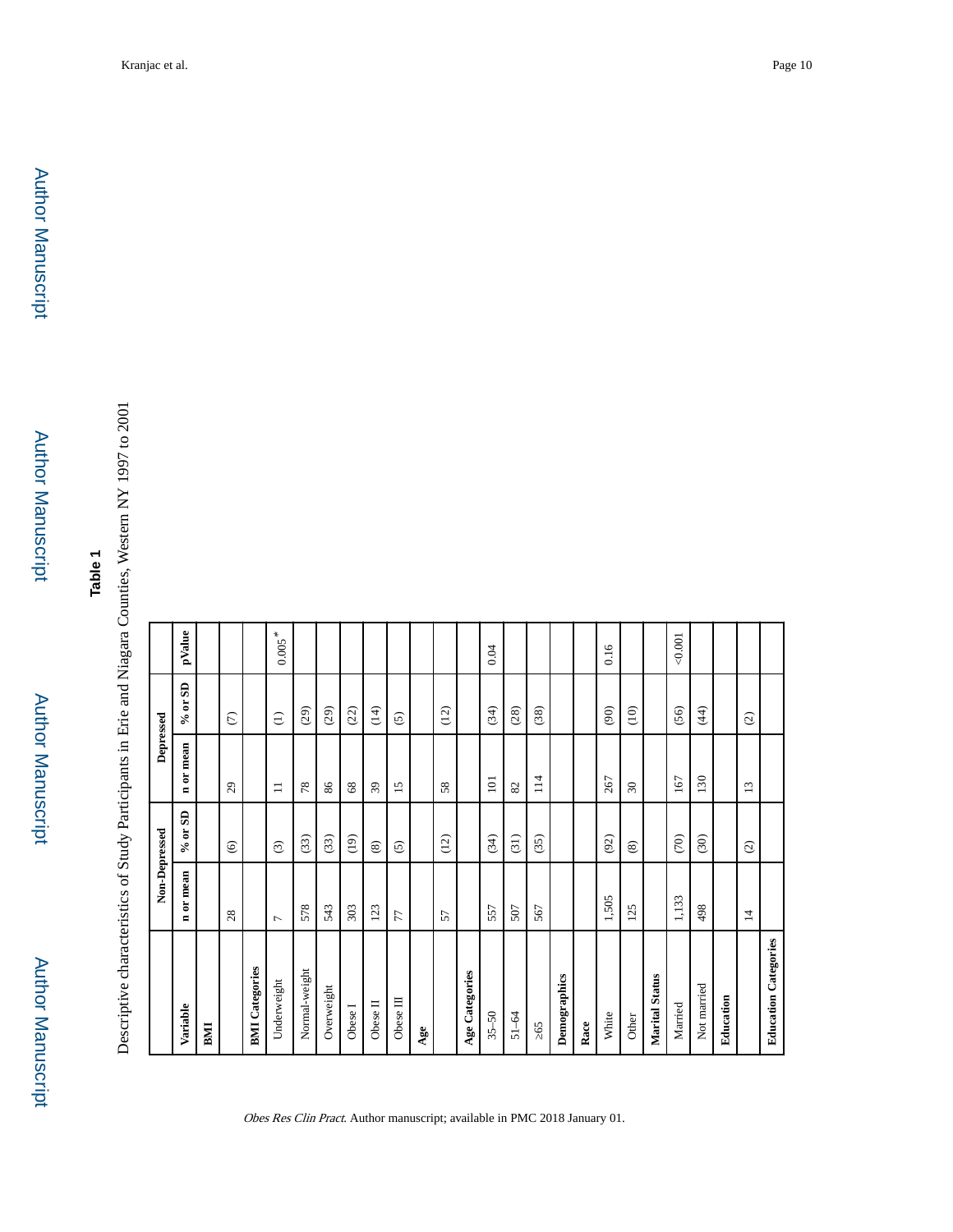| ×      |
|--------|
| í      |
| í<br>l |
|        |
| į      |
| h      |
|        |
|        |
|        |
| ٠      |
|        |
|        |
|        |

Author Manuscript

**Author Manuscript** 

|  | all |
|--|-----|
|  | 5   |

Г

|                                           | Non-Depressed  |               | Depressed      |                         |        |
|-------------------------------------------|----------------|---------------|----------------|-------------------------|--------|
| Variable                                  | n or mean      | % or $SD$     | n or mean      | $\mathbf{s}$<br>$\%$ or | pValue |
| $<$ 12 years                              | 131            | $\circledast$ | 53             | (18)                    | 0.001  |
| 12 years                                  | 492            | (30)          | 105            | (35)                    |        |
| years<br>$\leqslant$<br>$\geq$            | 581            | (36)          | 88             | (30)                    |        |
| 16 years                                  | 421            | (26)          | $50\,$         | (17)                    |        |
| Income (in \$1,000)                       |                |               |                |                         |        |
|                                           | $\overline{2}$ | (23)          | $\overline{1}$ | (28)                    |        |
| <b>Income Categories</b>                  |                |               |                |                         |        |
| < \$20,000                                | 289            | (19)          | 88             | (34)                    | 0.001  |
| <40,000<br>\$20.                          | 458            | (30)          | 77             | (30)                    |        |
| $$40 - 60,000$                            | 340            | (23)          | $\ddot{4}$     | (17)                    |        |
| \$60,000                                  | 418            | (28)          | 52             | (19)                    |        |
| Lifestyle                                 |                |               |                |                         |        |
| Smoker                                    |                |               |                |                         |        |
| Never smoker                              | 814            | (50)          | 127            | (42)                    | 0.04   |
| Current smoker                            | 235            | (14)          | 56             | (19)                    |        |
| Former smoker                             | 578            | (35)          | 113            | (38)                    |        |
| Average Lifetime Physical Activity h/week |                |               |                |                         |        |
| $\heartsuit$                              | 349            | (21)          | 79             | (27)                    | 0.08   |
| $\sqrt{6}$<br>$\epsilon$                  | 854            | (52)          | 155            | (52)                    |        |
| $\circ$                                   | 427            | (27)          | $\mathbb{S}^3$ | (21)                    |        |
| $\overline{\mathbf{c}}$<br>Diet K         |                |               |                |                         |        |
| Low                                       | 376            | (23)          | $\sharp$       | (26)                    | 0.03   |
| Moderate                                  | 1,041          | (64)          | 168            | (57)                    |        |
| High                                      | 214            | (13)          | 53             | (18)                    |        |
| Hours of Sleep per night                  |                |               |                |                         |        |
| $\sqrt{8}$                                | 1,043          | (64)          | 219            | (74)                    | 0.001  |
| ${}^{\circ}$                              | 588            | (36)          | 78             | (26)                    |        |
| Z                                         | 1,631          |               | 297            |                         |        |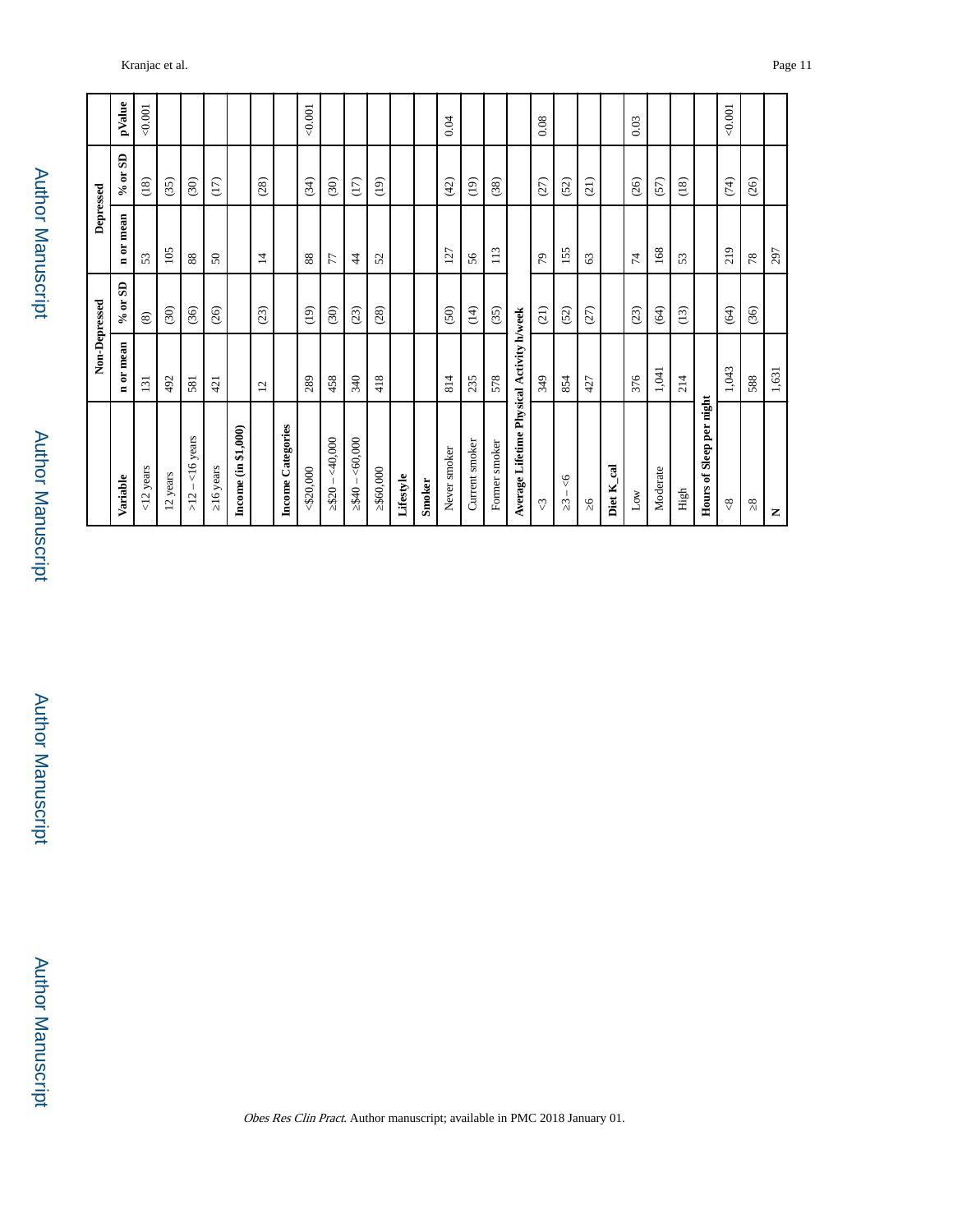Author Manuscript**Author Manuscript** 

# Author Manuscript Author Manuscript

CES-D scores <16, non-depressed and 16, depressed CES-D scores <16, non-depressed and  $\;$  16, depressed

\*

P-values are results of Students t tests and  $\chi^2$  tests for continuous and categorical variables, respectively.

Notes: Significance levels for Students t<br/> test and  $\chi^2$  tests. Notes: Significance levels for Students t test and  $\chi^2$  tests.